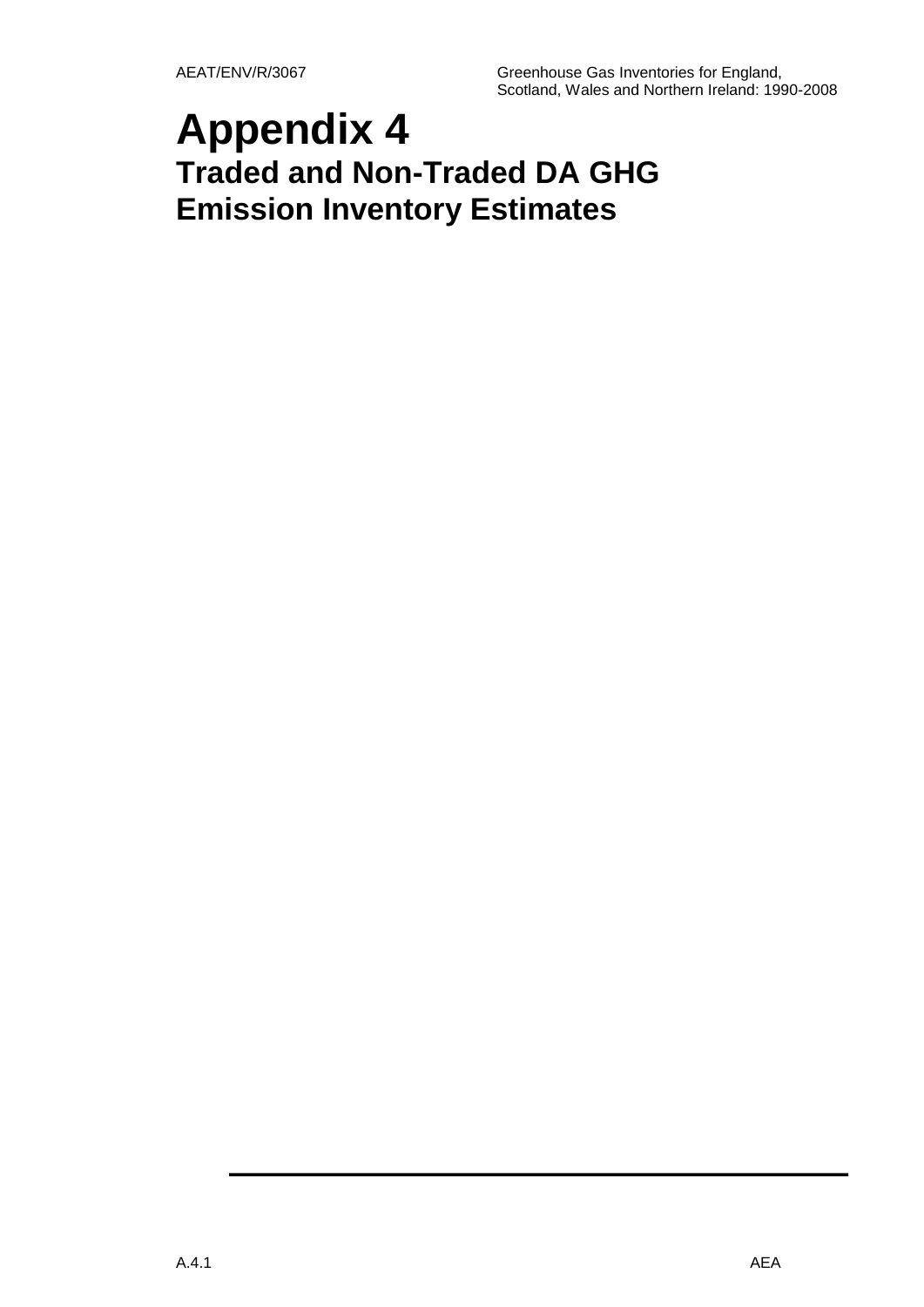### **Table A4.1 England GHGI Traded and Non-Traded Emissions, 2008:** *Emissions in kt CO<sup>2</sup> equivalent by amended IPCC sector*

| Table A4.1              |                 | England GHGI Traded and Non-Traded Emissions, 2008: Emissions in kt CO <sub>2</sub> equivalent by amended IPCC sector |             |             |                                                                   |          |            |                   |        |
|-------------------------|-----------------|-----------------------------------------------------------------------------------------------------------------------|-------------|-------------|-------------------------------------------------------------------|----------|------------|-------------------|--------|
|                         |                 |                                                                                                                       |             |             |                                                                   |          |            |                   |        |
|                         |                 |                                                                                                                       |             |             |                                                                   |          |            |                   |        |
|                         |                 |                                                                                                                       |             |             |                                                                   |          |            |                   |        |
| <b>NC Sector</b>        | "IPCC"          | "IPCC" Sector / Source Name                                                                                           | <b>GHGI</b> | <b>GHGI</b> | Traded Sector   Non-Traded   Non-Traded   Non-Traded   Non-Traded |          |            |                   |        |
|                         |                 |                                                                                                                       | All GHGs    | $CO2$ only  | $CO2$ only                                                        | All GHGs | $CO2$ only | % CO <sub>2</sub> | % GHGs |
| <b>Energy Supply</b>    | 1A1a            | Power stations                                                                                                        | 139,943     | 139,031     | 137,634                                                           | 2,309    | 1,397      | $1\%$             | 2%     |
| <b>Energy Supply</b>    | 1A1b            | Refineries - combustion                                                                                               | 10,251      | 10,163      | 11,560                                                            | 88       |            | 0%                | $1\%$  |
| <b>Energy Supply</b>    | 1A1c            | Other Energy Industries: collieries, nuclear, SSF and town gas                                                        | 123         | 122         |                                                                   | 123      | 122        | 100%              | 100%   |
| <b>Energy Supply</b>    | 1A1c Gas        | Gas production                                                                                                        | 496         | 496         | 545                                                               |          |            | 0%                | 0%     |
| <b>Energy Supply</b>    | 1A1c Oil & Gas  | Oil & Gas sector, including 1B2c flaring & venting                                                                    | 1,490       | 1,376       | 1,172                                                             | 317      | 204        | 15%               | 21%    |
| <b>Business</b>         | 1A2a            | Iron & Steel, includes 1A1c (coke), 2A3 (BOS, sinter) and 2C1                                                         | 15,263      | 15,057      | 13,338                                                            | 1,924    | 1,718      | 11%               | 13%    |
| <b>Business</b>         | 1A2f            | Other Industry Combustion                                                                                             | 45,274      | 44,308      | 18,372                                                            | 26,902   | 25,936     | 59%               | 59%    |
| <b>Business</b>         | 1A2f Cement     | Cement industry, including combustion and process (2A1)                                                               | 6,306       | 6,272       | 6,246                                                             | 34       |            | 0%                | $1\%$  |
| <b>Business</b>         | 1A2f Lime       | Lime industry, including combustion and process (2A2)                                                                 | 1,267       | 1,259       | 2,085                                                             |          |            | 0%                | 1%     |
| Transport               | 1A3             | Transport: Aviation, road, rail, shipping, aviation support                                                           | 104,721     | 103,433     |                                                                   | 104,721  | 103,433    | 100%              | 100%   |
| <b>Business</b>         | 1A4a            | Commercial sector combustion                                                                                          | 10,110      | 10,072      | 187                                                               | 9,922    | 9,885      | 98%               | 98%    |
| Public                  | 1A4a public     | Public sector combustion                                                                                              | 8,621       | 8,592       | 1,145                                                             | 7,476    | 7,448      | 87%               | 87%    |
| Residential             | 1A4b            | Residential combustion                                                                                                | 64,004      | 63,613      |                                                                   | 64,004   | 63,613     | 100%              | 100%   |
| Agriculture             | 1A4c            | Agricultural combustion                                                                                               | 2,777       | 2,479       | 147                                                               | 2,630    | 2,332      | 94%               | 95%    |
| Transport               | 1A5b            | Military aviation and shipping                                                                                        | 2,549       | 2,525       |                                                                   | 2,549    | 2,525      | 100%              | 100%   |
| <b>Energy Supply</b>    | 1B              | Coal mining, coke and SSF, oil & gas processes, gas leakage                                                           | 6,440       | 220         |                                                                   | 6,440    | 220        |                   | 100%   |
| Industrial Process      | 2A3             | Glass sector                                                                                                          | 377         | 377         | 361                                                               | 15       | 15         | 4%                | 4%     |
| <b>Energy Supply</b>    | 2A3 FGD         | Power station FGD                                                                                                     | 386         | 386         | 391                                                               |          |            | 0%                | 0%     |
| Industrial Process      | 2A7             | <b>Brick manufacture</b>                                                                                              | 248         | 232         | 322                                                               | 127      | 110        | 48%               | 51%    |
| Industrial Process      | 2B              | Chemical industry: ammonia, nitric acid, adipic acid, other                                                           | 3,571       | 1,108       |                                                                   | 3,571    | 1,108      | 100%              | 100%   |
| Agriculture             | 2B5 agric       | Agrochemical use                                                                                                      | 33          | 33          |                                                                   | 33       | 33         | 100%              | 100%   |
| Residential             | 2B5 residential | Household products                                                                                                    | 1,290       | 1,290       |                                                                   | 1,290    | 1,290      | 100%              | 100%   |
| <b>Business</b>         | 2B5 business    | Business sector process emissions                                                                                     | 251         | 251         |                                                                   | 251      | 251        | 100%              | 100%   |
| Industrial Process      | 2C <sub>3</sub> | Primary aluminium production                                                                                          | 355         | 291         |                                                                   | 355      | 291        | 100%              | 100%   |
| Industrial Process      | 2C <sub>4</sub> | Magnesium cover gas                                                                                                   | 107         |             |                                                                   | 107      |            |                   | 100%   |
| Industrial Process      | 2E              | Halocarbon production                                                                                                 | 138         |             |                                                                   | 138      |            |                   | 100%   |
| <b>Business</b>         | 2F              | Business F-gas uses                                                                                                   | 7,361       |             |                                                                   | 7,361    |            |                   | 100%   |
| Residential             | 2F4             | Residential F-gas uses                                                                                                | 2,526       |             |                                                                   | 2,526    |            |                   | 100%   |
| Industrial Process      |                 | Solvent                                                                                                               |             |             |                                                                   |          |            |                   |        |
| Agriculture             |                 | Livestock enteric fermentation & wastes, soils and field burning                                                      | 27,489      |             |                                                                   | 27,489   |            |                   | 100%   |
| Land Use Change         |                 | Land use change and forestry                                                                                          | 2,990       | 2,972       |                                                                   | 2,990    | 2,972      | 100%              | 100%   |
| <b>Waste Management</b> | -16             | Landfill waste, waste water, waste incineration                                                                       | 17,750      | 364         |                                                                   | 17,750   | 364        |                   | 100%   |
| <b>TOTAL</b>            |                 |                                                                                                                       | 484,505     | 416,325     | 193,505                                                           | 293,450  | 225,269    | 54.1%             | 60.6%  |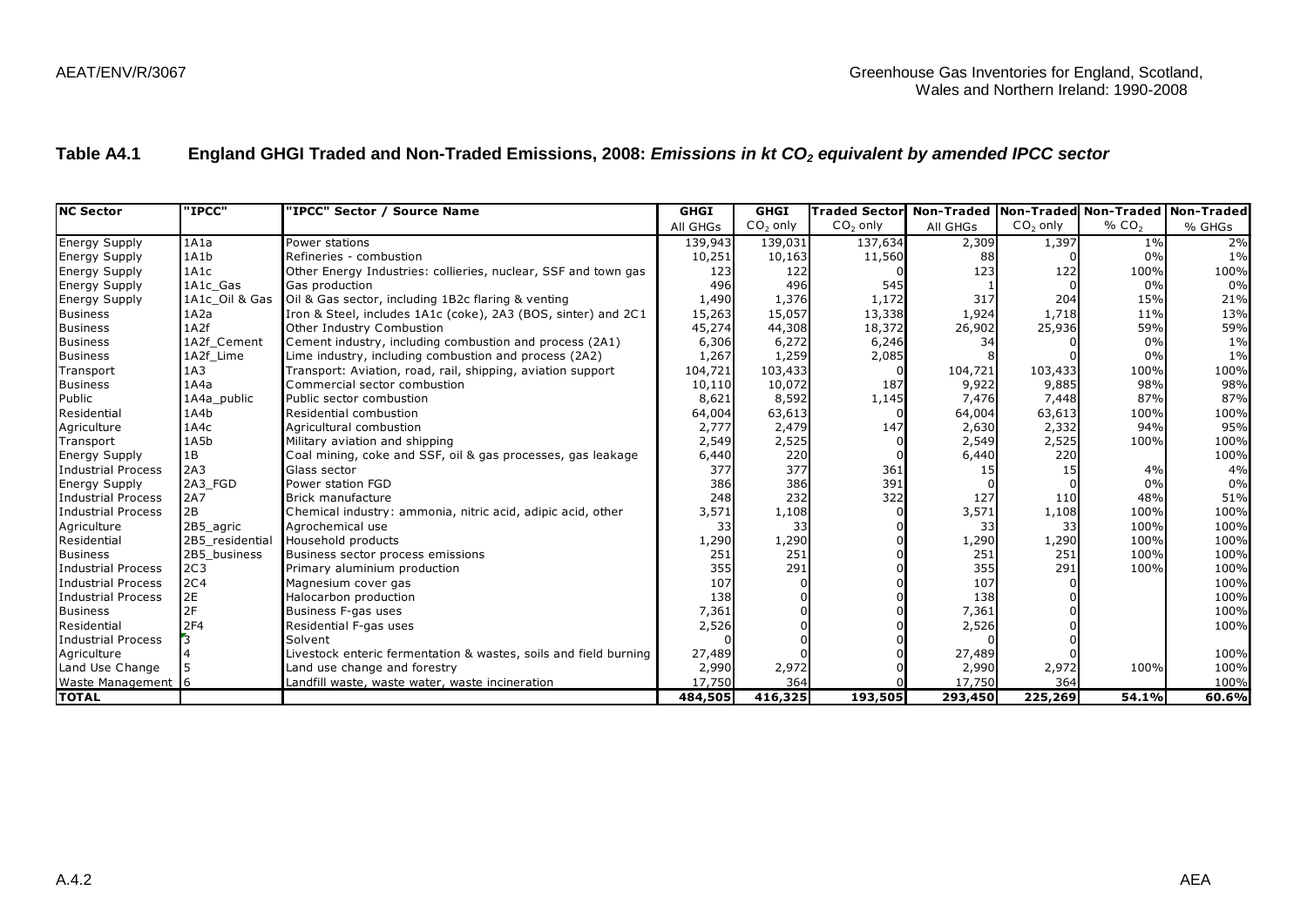| Table A4.2                |                 | Scotland GHGI Traded and Non-Traded Emissions, 2008: Emissions in kt CO <sub>2</sub> equivalent by amended IPCC sector |             |             |                      |          |            |                                             |        |
|---------------------------|-----------------|------------------------------------------------------------------------------------------------------------------------|-------------|-------------|----------------------|----------|------------|---------------------------------------------|--------|
|                           |                 |                                                                                                                        |             |             |                      |          |            |                                             |        |
| <b>NC Sector</b>          | "IPCC"          | 'IPCC" Sector / Source Name                                                                                            | <b>GHGI</b> | <b>GHGI</b> | <b>Traded Sector</b> |          |            | Non-Traded Non-Traded Non-Traded Non-Traded |        |
|                           |                 |                                                                                                                        | All GHGs    | $CO2$ only  | $CO2$ only           | All GHGs | $CO2$ only | % $CO2$                                     | % GHGs |
| <b>Energy Supply</b>      | 1A1a            | Power stations                                                                                                         | 14,384      | 14,283      | 14,199               | 185      | 85         | $1\%$                                       | $1\%$  |
| <b>Energy Supply</b>      | 1A1b            | Refineries - combustion                                                                                                | 2,111       | 2,092       | 2,374                | 18       |            | 0%                                          | $1\%$  |
| <b>Energy Supply</b>      | 1A1c            | Other Energy Industries: collieries, nuclear, SSF and town gas                                                         |             |             |                      |          |            |                                             |        |
| <b>Energy Supply</b>      | 1A1c_Gas        | Gas production                                                                                                         | 282         | 281         | 511                  |          |            | 0%                                          | 0%     |
| <b>Energy Supply</b>      | 1A1c Oil & Gas  | Oil & Gas sector, including 1B2c flaring & venting                                                                     | 1,990       | 1,924       | 1,973                | 67       |            | 0%                                          | 3%     |
| <b>Business</b>           | 1A2a            | Iron & Steel, includes 1A1c (coke), 2A3 (BOS, sinter) and 2C1                                                          | 73          | 73          |                      | 73       | 73         | 100%                                        | 100%   |
| <b>Business</b>           | 1A2f            | Other Industry Combustion                                                                                              | 5,247       | 5,152       | 3,874                | 1,373    | 1,278      | 25%                                         | 26%    |
| <b>Business</b>           | 1A2f Cement     | Cement industry, including combustion and process (2A1)                                                                | 636         | 633         | 630                  |          |            | 0%                                          | $1\%$  |
| <b>Business</b>           | 1A2f Lime       | Lime industry, including combustion and process (2A2)                                                                  |             |             |                      |          |            |                                             |        |
| Transport                 | 1A3             | Transport: Aviation, road, rail, shipping, aviation support                                                            | 11,829      | 11,684      |                      | 11,829   | 11,684     | 100%                                        | 100%   |
| <b>Business</b>           | 1A4a            | Commercial sector combustion                                                                                           | 862         | 860         |                      | 862      | 860        | 100%                                        | 100%   |
| Public                    | 1A4a_public     | Public sector combustion                                                                                               | 986         | 983         | 157                  | 829      | 826        | 84%                                         | 84%    |
| Residential               | 1A4b            | Residential combustion                                                                                                 | 7,184       | 7,093       |                      | 7,184    | 7,093      | 100%                                        | 100%   |
| Agriculture               | 1A4c            | Agricultural combustion                                                                                                | 812         | 725         |                      | 812      | 725        | 100%                                        | 100%   |
| Transport                 | 1A5b            | Military aviation and shipping                                                                                         | 245         | 242         |                      | 245      | 242        | 100%                                        | 100%   |
| <b>Energy Supply</b>      | 1B              | Coal mining, coke and SSF, oil & gas processes, gas leakage                                                            | 665         | 233         |                      | 665      | 233        |                                             | 100%   |
| <b>Industrial Process</b> | 2A3             | Glass sector                                                                                                           | 53          | 53          |                      |          |            | 0%                                          | 0%     |
| <b>Energy Supply</b>      | 2A3 FGD         | Power station FGD                                                                                                      |             |             |                      |          |            |                                             |        |
| Industrial Process        | 2A7             | <b>Brick manufacture</b>                                                                                               |             |             |                      |          |            |                                             |        |
| <b>Industrial Process</b> | 2B              | Chemical industry: ammonia, nitric acid, adipic acid, other                                                            | 16          |             |                      | 16       |            |                                             |        |
| Agriculture               | 2B5 agric       | Agrochemical use                                                                                                       |             |             |                      |          |            | 100%                                        | 100%   |
| Residential               | 2B5 residentia  | Household products                                                                                                     | 130         | 130         |                      | 130      | 130        | 100%                                        | 100%   |
| <b>Business</b>           | 2B5 business    | Business sector process emissions                                                                                      | 24          | 24          |                      | 24       | 24         | 100%                                        | 100%   |
| <b>Industrial Process</b> | 2C <sub>3</sub> | Primary aluminium production                                                                                           | 56          | 54          |                      | 56       | 54         | 100%                                        | 100%   |
| <b>Industrial Process</b> | 2C <sub>4</sub> | Magnesium cover gas                                                                                                    |             |             |                      |          |            |                                             |        |
| <b>Industrial Process</b> | 2E              | Halocarbon production                                                                                                  |             |             |                      |          |            |                                             |        |
| <b>Business</b>           | 2F              | Business F-gas uses                                                                                                    | 770         |             |                      | 770      |            |                                             | 100%   |
| Residential               | 2F4             | Residential F-gas uses                                                                                                 | 254         |             |                      | 254      |            |                                             | 100%   |
| <b>Industrial Process</b> |                 | Solvent                                                                                                                |             |             |                      |          |            |                                             |        |
| Agriculture               |                 | Livestock enteric fermentation & wastes, soils and field burning                                                       | 6,817       |             |                      | 6,817    |            |                                             | 100%   |
| Land Use Change           |                 | Land use change and forestry                                                                                           | $-4,474$    | $-4,485$    |                      | $-4,474$ | $-4,485$   | 100%                                        | 100%   |
| Waste Management 6        |                 | Landfill waste, waste water, waste incineration                                                                        | 2,754       | 18          |                      | 2,754    | 18         |                                             | 100%   |
| <b>TOTAL</b>              |                 |                                                                                                                        | 53,707      | 42,057      | 23,779               | 30,494   | 18,844     | 44.8%                                       | 56.8%  |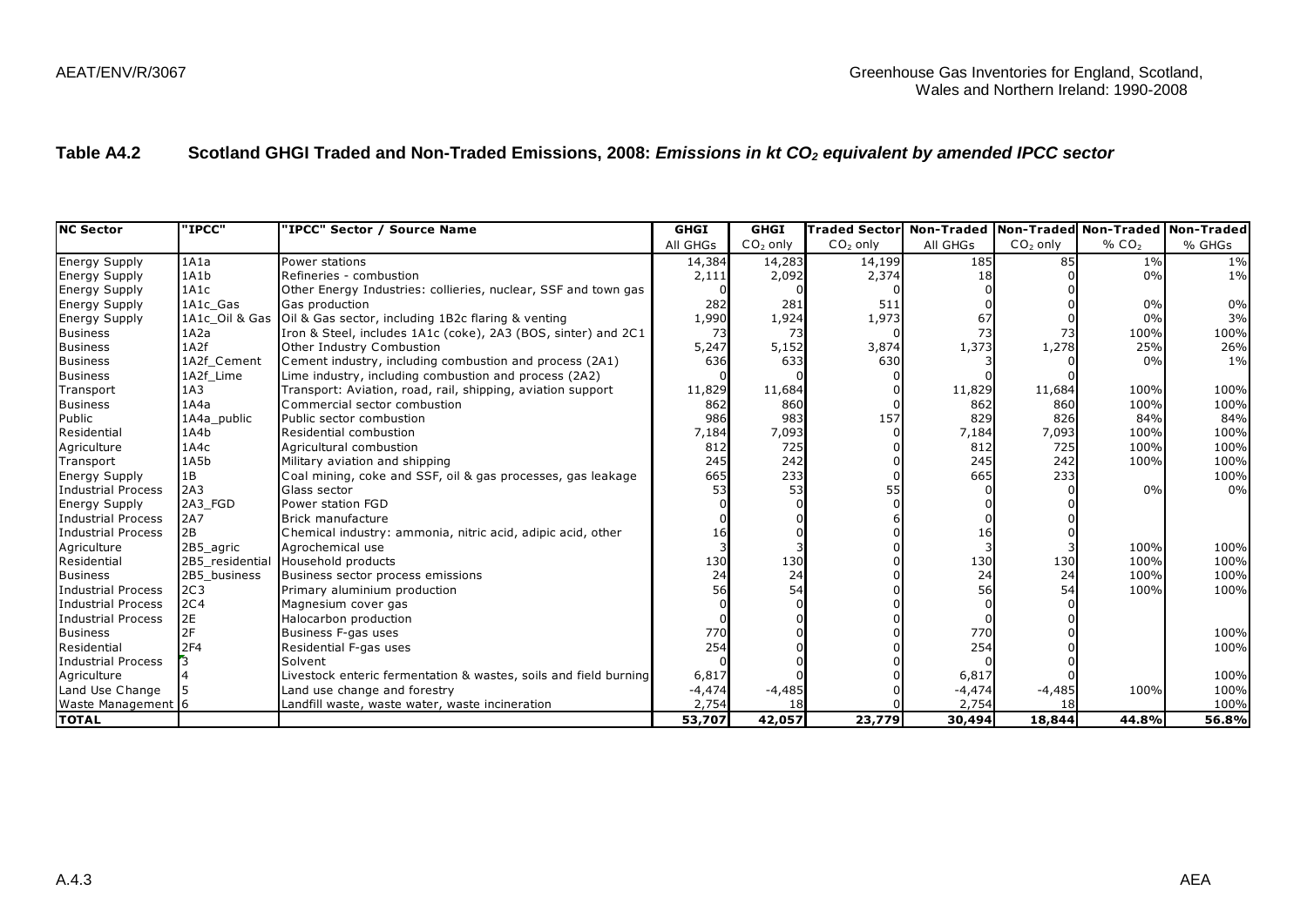| Table A4.3                |                 | Wales GHGI Traded and Non-Traded Emissions, 2008: Emissions in kt CO <sub>2</sub> equivalent by amended IPCC sector |             |             |                      |          |            |                                             |        |
|---------------------------|-----------------|---------------------------------------------------------------------------------------------------------------------|-------------|-------------|----------------------|----------|------------|---------------------------------------------|--------|
|                           |                 |                                                                                                                     |             |             |                      |          |            |                                             |        |
| <b>NC Sector</b>          | "IPCC"          | "IPCC" Sector / Source Name                                                                                         | <b>GHGI</b> | <b>GHGI</b> | <b>Traded Sector</b> |          |            | Non-Traded Non-Traded Non-Traded Non-Traded |        |
|                           |                 |                                                                                                                     | All GHGs    | $CO2$ only  | $CO2$ only           | All GHGs | $CO2$ only | % CO <sub>2</sub>                           | % GHGs |
| <b>Energy Supply</b>      | 1A1a            | Power stations                                                                                                      | 14,763      | 14,683      | 14,596               | 167      | 86         | $1\%$                                       | 1%     |
| <b>Energy Supply</b>      | 1A1b            | Refineries - combustion                                                                                             | 2,992       | 2,966       | 3,331                | 26       |            | 0%                                          | $1\%$  |
| <b>Energy Supply</b>      | 1A1c            | Other Energy Industries: collieries, nuclear, SSF and town gas                                                      |             |             |                      |          |            | 100%                                        | 100%   |
| <b>Energy Supply</b>      | 1A1c_Gas        | Gas production                                                                                                      | 10          | 10          |                      |          |            | 0%                                          | 0%     |
| <b>Energy Supply</b>      |                 | 1A1c Oil & Gas Oil & Gas sector, including 1B2c flaring & venting                                                   | 49          | 48          | 48                   |          |            | 0%                                          | 4%     |
| <b>Business</b>           | 1A2a            | Iron & Steel, includes 1A1c (coke), 2A3 (BOS, sinter) and 2C1                                                       | 7,844       | 7,751       | 7,046                | 797      | 705        | 9%                                          | 10%    |
| <b>Business</b>           | 1A2f            | Other Industry Combustion                                                                                           | 3,172       | 3,107       | 780                  | 2,392    | 2,327      | 75%                                         | 75%    |
| <b>Business</b>           | 1A2f_Cement     | Cement industry, including combustion and process (2A1)                                                             | 793         | 789         | 785                  |          |            | 0%                                          | $1\%$  |
| <b>Business</b>           | 1A2f Lime       | Lime industry, including combustion and process (2A2)                                                               |             |             |                      |          |            |                                             |        |
| Transport                 | 1A3             | Transport: Aviation, road, rail, shipping, aviation support                                                         | 6,788       | 6,703       |                      | 6,788    | 6,703      | 100%                                        | 100%   |
| <b>Business</b>           | 1A4a            | Commercial sector combustion                                                                                        | 440         | 439         |                      | 440      | 439        | 100%                                        | 100%   |
| Public                    | 1A4a public     | Public sector combustion                                                                                            | 469         | 467         | 15                   | 454      | 452        | 97%                                         | 97%    |
| Residential               | 1A4b            | Residential combustion                                                                                              | 4,379       | 4,315       |                      | 4,379    | 4,315      | 100%                                        | 100%   |
| Agriculture               | 1A4c            | Agricultural combustion                                                                                             | 561         | 503         |                      | 561      | 503        | 100%                                        | 100%   |
| Transport                 | 1A5b            | Military aviation and shipping                                                                                      | 108         | 106         |                      | 108      | 106        | 100%                                        | 100%   |
| <b>Energy Supply</b>      | 1B              | Coal mining, coke and SSF, oil & gas processes, gas leakage                                                         | 578         | 29          |                      | 578      | 29         |                                             | 100%   |
| <b>Industrial Process</b> | 2A3             | Glass sector                                                                                                        | 17          | 17          |                      |          |            | 45%                                         | 45%    |
| <b>Energy Supply</b>      | 2A3 FGD         | Power station FGD                                                                                                   |             |             |                      |          |            |                                             |        |
| <b>Industrial Process</b> | 2A7             | Brick manufacture                                                                                                   |             |             |                      |          |            |                                             |        |
| <b>Industrial Process</b> | 2B              | Chemical industry: ammonia, nitric acid, adipic acid, other                                                         |             |             |                      |          |            |                                             |        |
| Agriculture               | 2B5_agric       | Agrochemical use                                                                                                    |             |             |                      |          |            | 100%                                        | 100%   |
| Residential               | 2B5 residential | Household products                                                                                                  | 75          | 75          |                      | 75       | 75         | 100%                                        | 100%   |
| <b>Business</b>           | 2B5 business    | Business sector process emissions                                                                                   | 11          | 11          |                      | 11       | 11         | 100%                                        | 100%   |
| <b>Industrial Process</b> | 2C <sub>3</sub> | Primary aluminium production                                                                                        | 211         | 158         |                      | 211      | 158        | 100%                                        | 100%   |
| <b>Industrial Process</b> | 2C <sub>4</sub> | Magnesium cover gas                                                                                                 |             |             |                      |          |            |                                             | 100%   |
| <b>Industrial Process</b> | 2E              | Halocarbon production                                                                                               |             |             |                      |          |            |                                             |        |
| <b>Business</b>           | 2F              | Business F-gas uses                                                                                                 | 356         |             |                      | 356      |            |                                             | 100%   |
| Residential               | 2F4             | Residential F-gas uses                                                                                              | 147         |             |                      | 147      |            |                                             | 100%   |
| <b>Industrial Process</b> |                 | Solvent                                                                                                             |             |             |                      |          |            |                                             |        |
| Agriculture               |                 | Livestock enteric fermentation & wastes, soils and field burning                                                    | 4,656       |             |                      | 4,656    |            |                                             | 100%   |
| Land Use Change           |                 | Land use change and forestry                                                                                        | $-193$      | $-196$      |                      | $-193$   | $-196$     | 100%                                        | 100%   |
| Waste Management 6        |                 | Landfill waste, waste water, waste incineration                                                                     | 1,289       | 13          |                      | 1,289    | 13         |                                             | 100%   |
| <b>TOTAL</b>              |                 |                                                                                                                     | 49,526      | 41,996      | 26,614               | 23,267   | 15,737     | 37.5%                                       | 47.0%  |

Note: This table presents estimates for non-traded emissions of CO<sub>2</sub>, and an estimate for total greenhouse gases. For power stations (1A1a), the nontraded emission of 167 kt CO<sub>2</sub> equivalent arises from non-CO<sub>2</sub> emissions, any small power stations that are not included under EUETS, and as a result of any remaining discrepancies between the EUETS fuel use total for the sector, and DUKES.